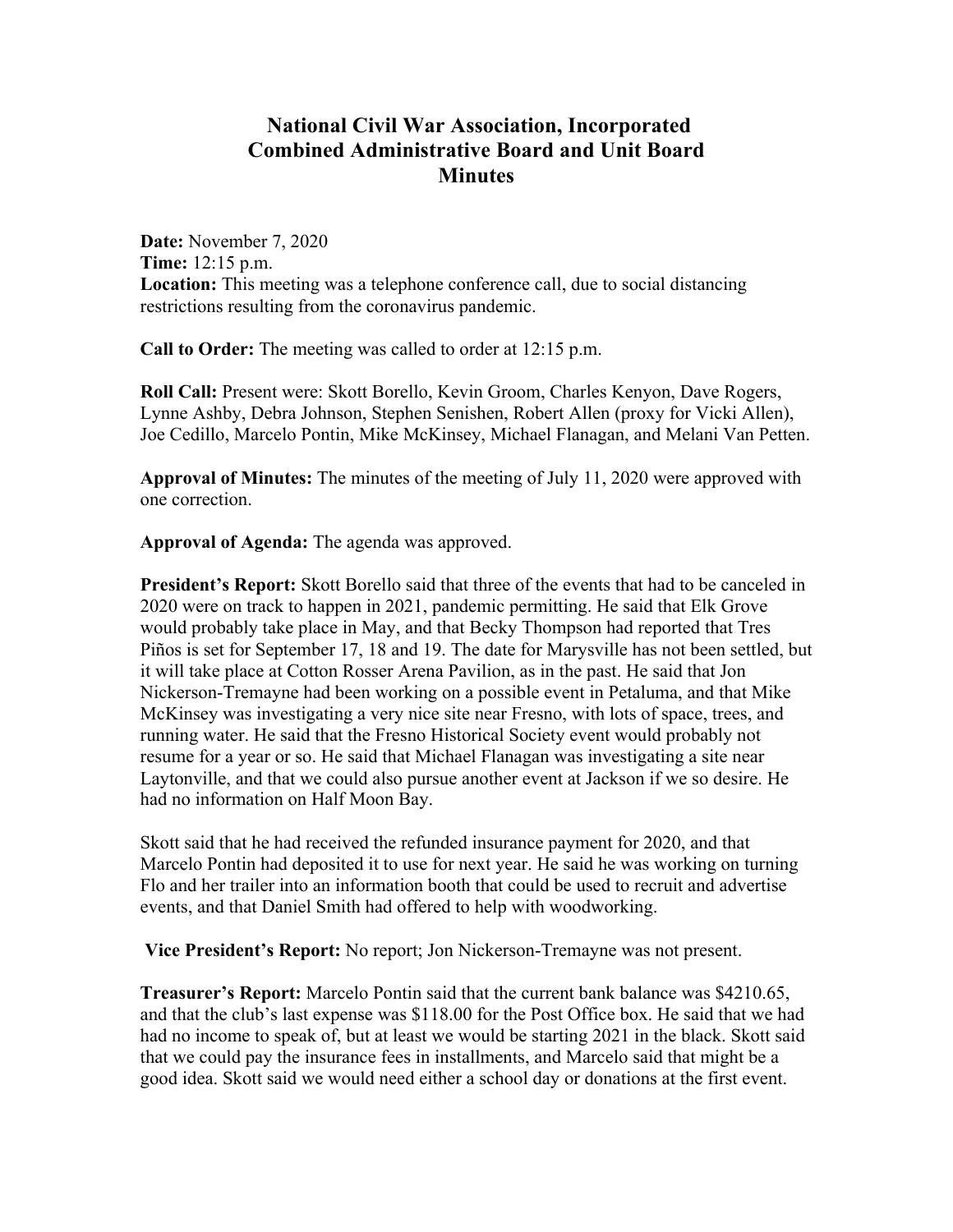**Secretary's Report:** Melani Van Petten reported that there were a total of 246 members for 2019 and 2020, including babies and children, of whom 171 were current for 2020. She said that all members, even those with Lifetime memberships, must fill out membership forms every year, to make sure that we have current contact information and signed waivers. We have already decided to carry 2020 memberships over through 2021, but Marcelo pointed out that we would need income, so payment of dues or donations should be encouraged.

## **Committee Reports:**

**Planning Committee:** No report.

**Webmaster:** Melani said that she was still adding unit information bit by bit. Skott has requested various changes and corrections, such as removing the  $6<sup>th</sup>$ California from the unit roster, as they do not seem to be currently active and are not part of the NCWA, and removing the  $12<sup>th</sup>$  Virginia from hiatus and adding a unit description and contact information. Copies of *The Dispatch* from the beginning of 2019 to date have been posted, as well as the Combined Board Minutes from 2015 to the present.

**Marketing:** Skott said again that he was working on setting up Flo's trailer to be used for advertising and recruiting. He suggested bringing her out the week before an event to advertise. He said that a work party at his place should be set up for December or January. It was suggested that when advertising an event with Flo, people in both uniforms and civilian clothing should be present, so that people would understand that we are a non-partisan organization, rather than focusing on the battle flag. He suggested that anyone who wanted to work on ideas for this should contact Joe Cedillo. This information will be included in the next *Dispatch.*

**Safety and First Aid:** Lynne Ashby said that we have been very safe, since we haven't done anything. It was suggested that all units should check their first aid kits for outdated materials.

**Rules:** Kevin said that the committee was working on reconciling discrepancies in the Rules and Bylaws, starting with changing the terms of office from two years to one. A paragraph will be included in *The Dispatch,* including a link to the website, asking members for input on any changes they feel are needed.

**Rank Ratio:** No report; rank ratio has been suspended since 2011. Skott said it was good to address the issue regularly, as it was a good principle.

**PACWR:** Skott said that there effectively was no PACWR at the moment, as the only active officer was Secretary Brendan Krepchin, and webmaster Scott Spence. He said that he had spoken to the presidents of several other PACWR clubs, and had the impression that the NCWA was the only one currently active. He thought